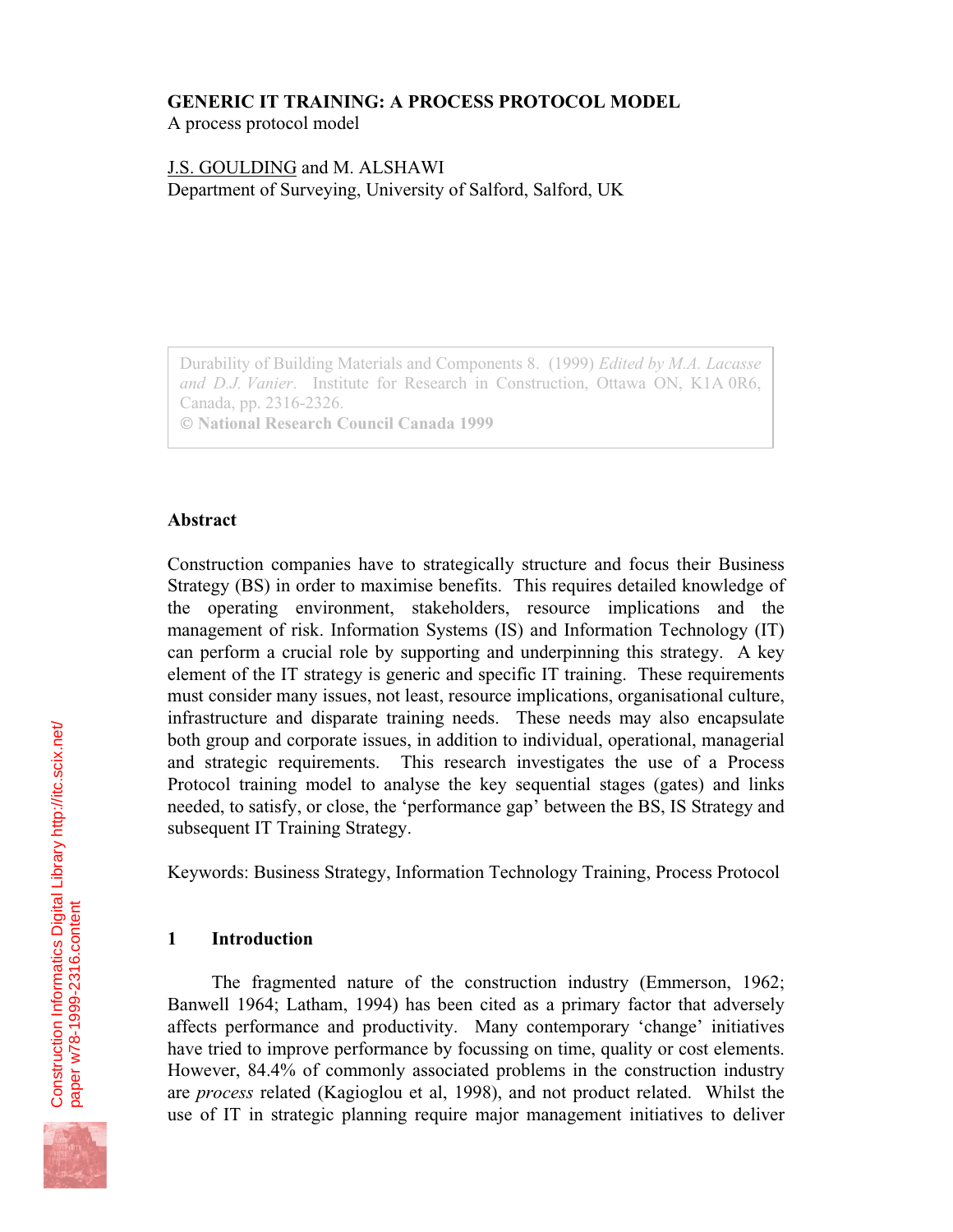strategic objectives (Rockart et al, 1996), these have undoubtedly assisted managers assess the capability of their current services and helped determine the IT and business maxims needed to either clarify gaps between what exists and what is required, or find if they have achieved a reasonable match between actual and desired capabilities (Broadbent and Weill, 1997). However, cultural boundaries within business departments often cause problems (Taylor-Cummings, 1998; Grindley, 1992; Mockler and Dologite, 1995), and 'gap' analysis requires a whole series of strategies to be formulated and implemented in order to facilitate the appropriate courses of action (Venegas and Alarcón [3]).

It is important to note that manager's decisions affect how the IT strategy is shaped, understood and accepted by the organisation (Mockler and Dologite, 1995), and interaction between process and IT can assist in the strategic planning process (Hinks et al, 1997). Design strategies for implementing IT solutions into the workplace must therefore include the adoption of new management strategies in order to be successful (Korac-Boisvert and Kouzmin, 1995). Whilst there is a need for mangers to align their IT strategy to the company's IS strategy; more fundamentally, it is equally important to ensure that the IT training strategy is aligned to the IT strategy and BS. This research demonstrates the use and application of Process Protocol applied to a generic IT training model, and assesses its contribution to performance gap analysis.

### **2 The business strategy and IT training strategy**

Construction companies are increasingly aware of the importance of linking their IT support infrastructure to the BS. However, Goulding and Alshawi (1997), noted that whilst construction executives have an exceptional knowledge of their BS, they did not have sufficient knowledge of IT, its capabilities, applications, or association with the IS strategy. Conversely, operational personnel had superficial knowledge of their company's BS, but had a strong knowledge of IS/IT needs and applications. This relationship, indicated in Figure 1, highlights the importance therefore of matching training needs to performance expectations. Construction organisations must therefore critically analyse their BS and investigate whether the current IS support systems are appropriate to meet this strategy contemplating the implications on the IT training strategy.



**Fig. 1: Relationship between IS/IT, the BS, and Personnel**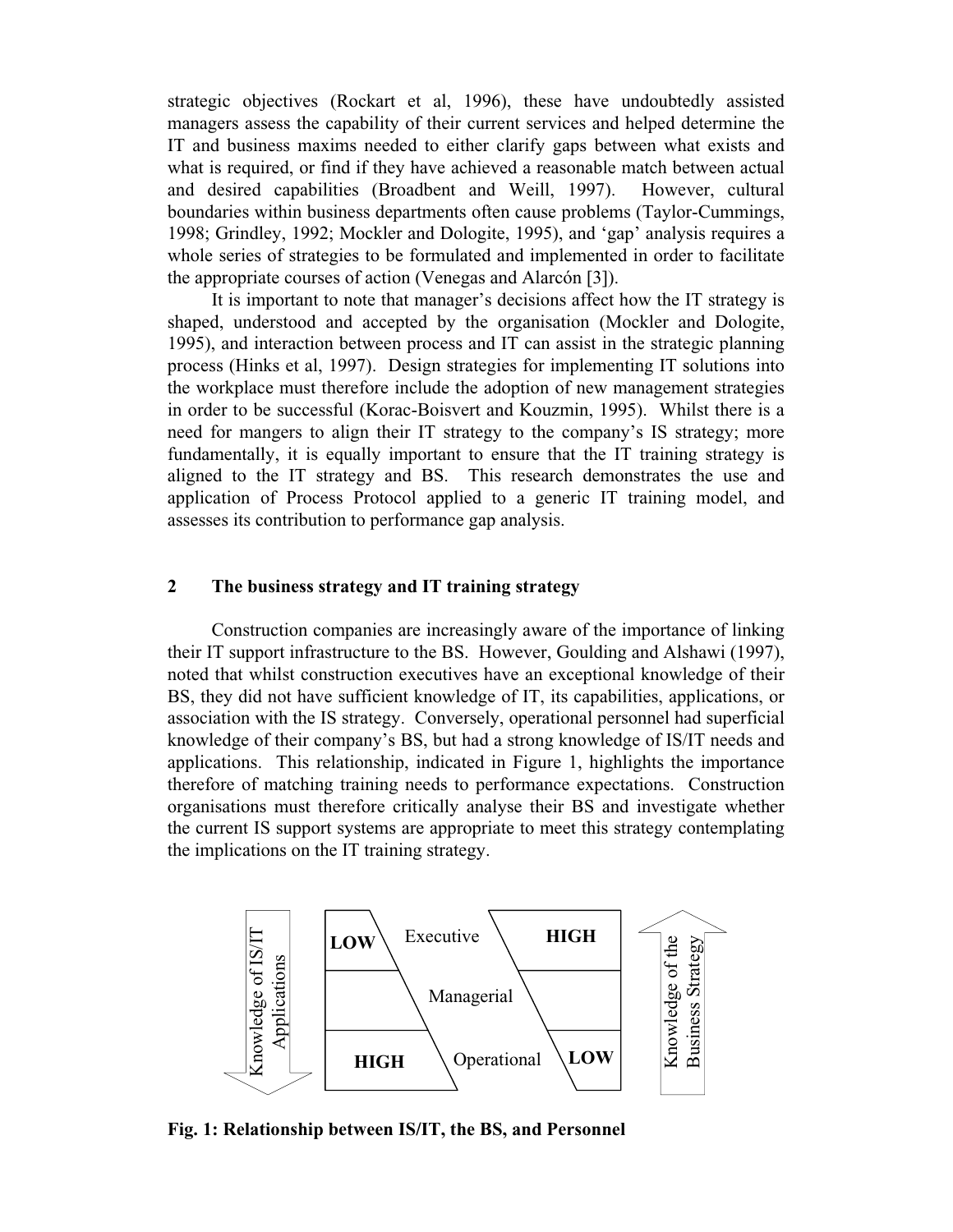An organisation's BS should clearly identify the company's key objectives and priorities for a particular timeframe. This strategy is usually governed by numerous factors, and often includes competitor analysis and any immediate challenges facing the company. This strategy should therefore highlight the operational, managerial and strategic needs required to satisfy the BS, the needs of which require the organisation's operatives to have the necessary skills needed to undertake the tasks required. Any deficiencies in skills must be aligned to a suitable training strategy, which is subsequently linked to the BS, indicated in Figure 2.



**Fig. 2: Relationship of the business strategy to the IT training strategy**

Heng (1996), noted that new advances in IT often place demands on personnel, particularly when training is required; but these training and development programmes can often facilitate and provide changes in organisational behaviour, which in turn can enhance the organisation's capability to survive (Kessels and Harrison, 1998). However, whilst IT can help facilitate and deliver the core BS (Moreton and Chester, 1997), employees will require education and training in order to gain new skills for their changed roles (Warszawski, 1996). Training is therefore seen as a key element for improved overall performance (Chang and Cox, 1995), and this management tool is instrumental to addressing skill deficiencies (Krogt and Warmerdam, 1997). Training programmes should however be integrated into the long-term needs of the company, creating enhanced synergies (Kumaraswamy, 1997).

The training strategy within construction organisations should make provision for all generic needs (used by all), and specific needs (used by specialists or group requirements). Feeny and Willcocks (1998) noted that understanding IT capability can deliver core capability, and Mata et al (1995), identified that technical and managerial IT skills were fundamental to delivering any perceived competitive advantage; where technical IT skills are crucial to delivering core activities, and managerial IT skills are essential for exploiting IT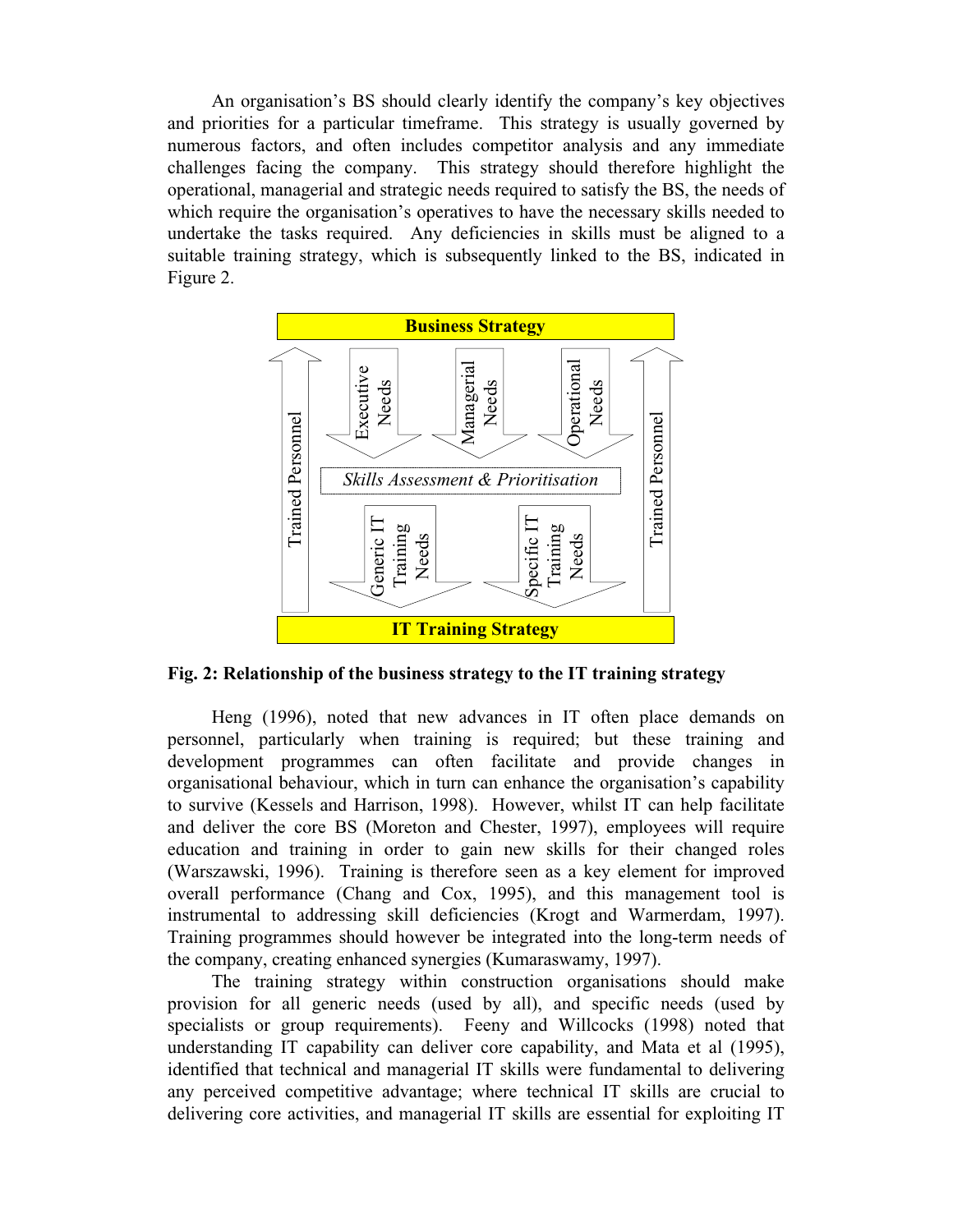and enhancing business performance. Training can improve company performance, but requires formal procedures for measuring its impact on the BS. Feedback on training initiatives can initiate training (or feedback) loops, but no specific mechanism seems to exist which integrates (or evaluates) IT training directly into the BS.

## **3 Process modelling**

Process modelling is a procedure used to analyse complicated structured and unstructured relationships. It is particularly useful for understanding points of view, identifying critical information flows and data relationships. Some of the main process models used are Data Flow Diagrams (DFD); which concentrate on information flows, Integration Definition language 0 for Function Modelling (IDEF-0) and Role Activity Diagrams (RAD); which are popular for modelling problems. The term 'process' can be defined and classified in many ways, especially in the construction and manufacturing industries. However, notwithstanding these differences, the fundamental concepts rely on transforming inputs to outputs, as indicated in Figure 3. Therefore, by using process modelling, many complicated and complex stages can be easily broken down into readily identifiable processes for ease of understanding.



## **Fig. 3: Components of process**

Whilst Shirazi et al (1996), noted the importance of project organisations suitable for associated environments, it is important therefore that construction companies model their business processes before they can automate and improve them. Managers can apply process modelling with some assurance that the actions taken will improve process performance (Soares and Anderson, 1997), and thus, process modelling is a valuable tool for clarifying and understanding processes within organisations.

#### **4 Process protocol**

Process Protocol (PP) is a modelling tool capable of representing all diverse parties interested in a process, the flexibility and clarity of which allows generic activities to be represented in framework which encompasses standardisation. This framework encourages users to appreciate process more easily; affording improvements in communication and co-ordination, the control and management of resources, and the adoption of 'shared vision'. Encompassing change management precepts, it allows components of a process to be separated into key phases, based on five key principles, namely, Progressive Design Fixity; Consistent Process; Co-ordination; Stakeholder Involvement/Teamwork; and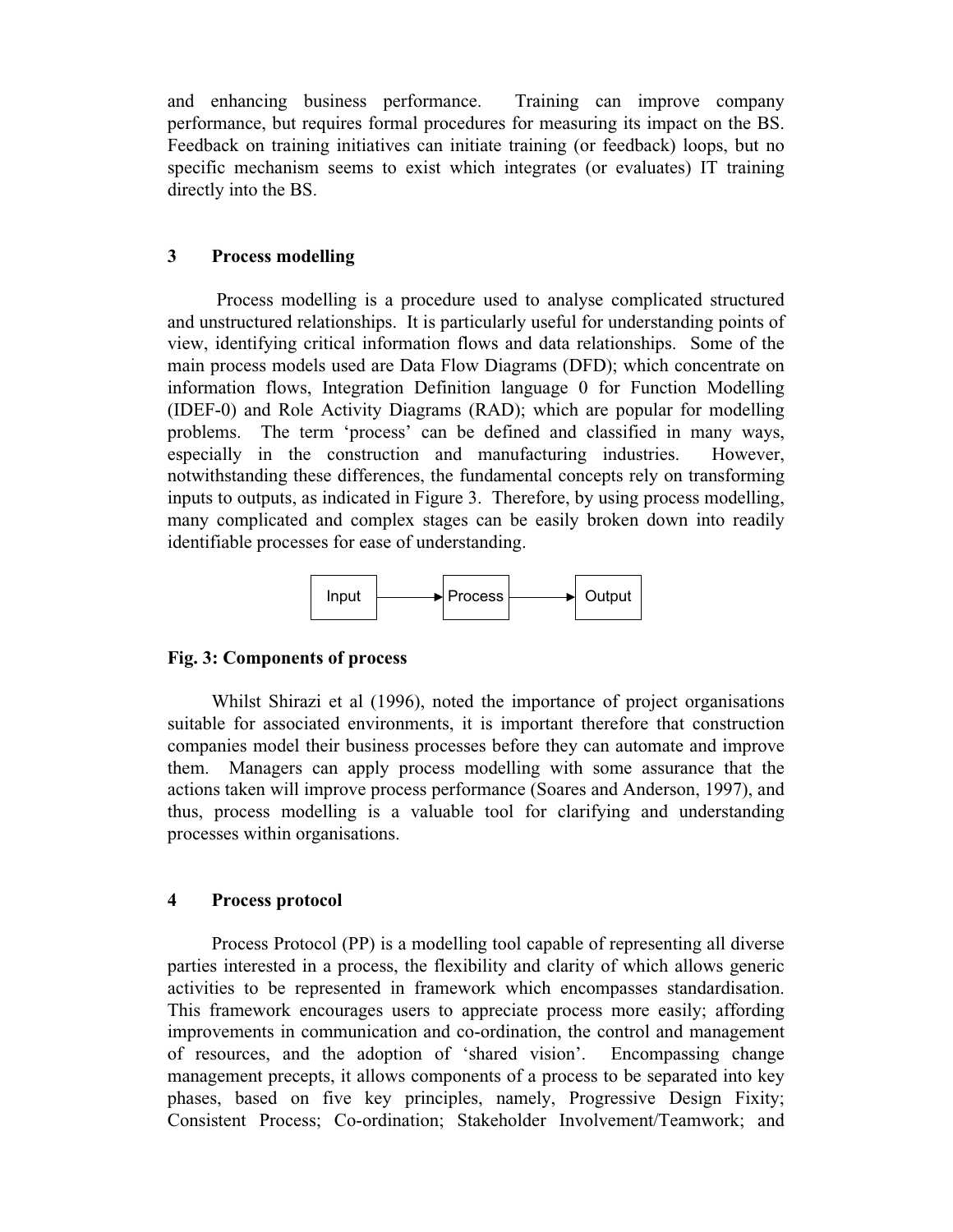Feedback. PP was developed to improve the collaboration between companies in the construction industry, and provide a framework that would improve overall effectiveness. The key attributes and of this framework encompasses the following concepts:

- **Activity Zones**: A structured set of sub-processes designed to support the solution.
- •**Deliverables**: Outputs from project and process information, used to create the *Phase Review Report*.
- •**Phase Review & Stage Gate Processes**: Generic processes within the stages, separated by decision gates (*Phase Review Meetings*) needed to fix and approve the information prior to progression.
- •**Gates & Phase Reviews**: Project and process review points, used to examine progression, dependant upon predefined criteria. Gates are either *Hard* (prevent progression) or *Soft* (accept conditions and allow concurrency).
- •**Legacy Archive**: Mechanism for storing, recording and retrieving project and process information.
- **Phase Review Report**: Document of deliverables presented at the phase review gates, the information of which is subsequently stored in the legacy archive.

The generic nature of PP can be applied and adapted to suit many disparate and diverse project environments, and Cooper et al (1998), clearly demonstrates the application of PP to generic design and construction processes. Processes must be managed and controlled in a consistent and predictable manner, and PP offers a framework for improving communication and process management within the construction industry (Kagioglou et al, 1998).

## **5 Development of a process protocol IT training model**

Construction organisations need to make important decisions on deploying finite resources, the rationale of which often balances a range of factors. It was evident however that no real mechanism existed that directly 'measured' the impact of IT training on the BS. A Generic Assessment Process Protocol model for IT training (GAPP-IT) was developed with industry to analyse the key sequential stages (processes) required for instigating and deploying IT training within construction organisations. Two major UK construction companies were used to 'map' IT training issues and processes into a coherent framework for discussion. This framework was subsequently prototyped, tested, and refined, to validate processes and achieve generic taxonomy. GAPP-IT encompasses important decisions needed to be taken to formulate and deploy IT training within a construction environment. Training results, may then be directly measured against the 'performance gap', indicated in Figure 4.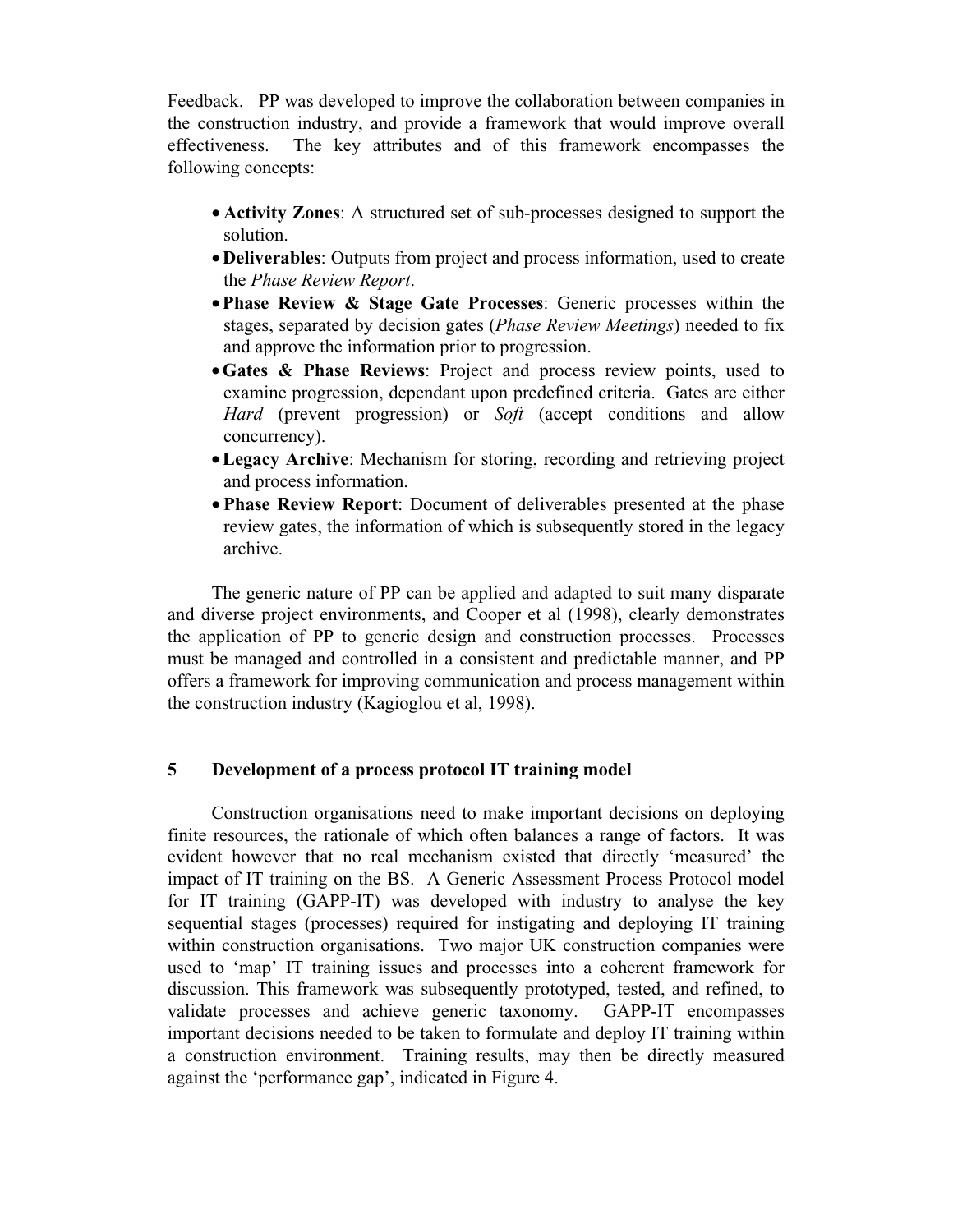

**Fig. 4: Performance gap analysis**

This research identified three main target groups for analysis, specifically, operational, managerial and executive levels. No attempt is made to discuss the intricacies of resource allocation, corporate culture, or distinguish between organisations that contain subsidiaries or groups. However, the generic nature of this model can encompass these variables. Seven key phases are considered, indicated in Figure 5, which encompass the initial preliminary stages, through to commissioning and feedback. Each of these phases can be collapsed to show lower level information, an example of which can be seen for Phase Zero, indicated in Figure 6. The model is divided into three levels horizontally, covering operational, managerial and executive requirements, and the model is entered at Phase Zero, and exited in Phase Six. A brief summary of each of these phases can be seen as follows:

- **Phase ZERO:** This phase allows users to establish the need for IT training. It evaluates the existing business needs, contemplates the present IS and IT strategy, and assesses all potential resource requirements. The BS is established at this phase, contemplating the prevailing market forces and Stakeholder involvement. If the BS indicates that there is potentially a demand for IT training, users pass through a soft gate into Phase One.
- **Phase ONE:** This identifies the processes involved in formulating a generic IT training strategy. It uses information from Phase Zero, and identifies Critical Success Factors (CSF's) derived from the BS. A skills audit is used to ascertain training needs and levels. If IT training is not required, users exit the model through a decision icon, and the information is stored in the Legacy Archive. Should training be deemed necessary, an outline generic training strategy is formed, and users pass through a soft gate (as no financial commitment has been made) into Phase Two.
- **Phase TWO**: This allocates financial resources to the IT training needs identified in Phase One. The corporate training policy is finalised, and funding is ascertained for generic training needs at operational, managerial and strategic level. Any specific IT training needs deemed not 'generic' at the corporate level, are incorporated at group/subsidiary level, where alternative funding may need to be sought. Training quotations are acquired, and funds are prioritised to the key BS deliverables. A Phase Review board meeting is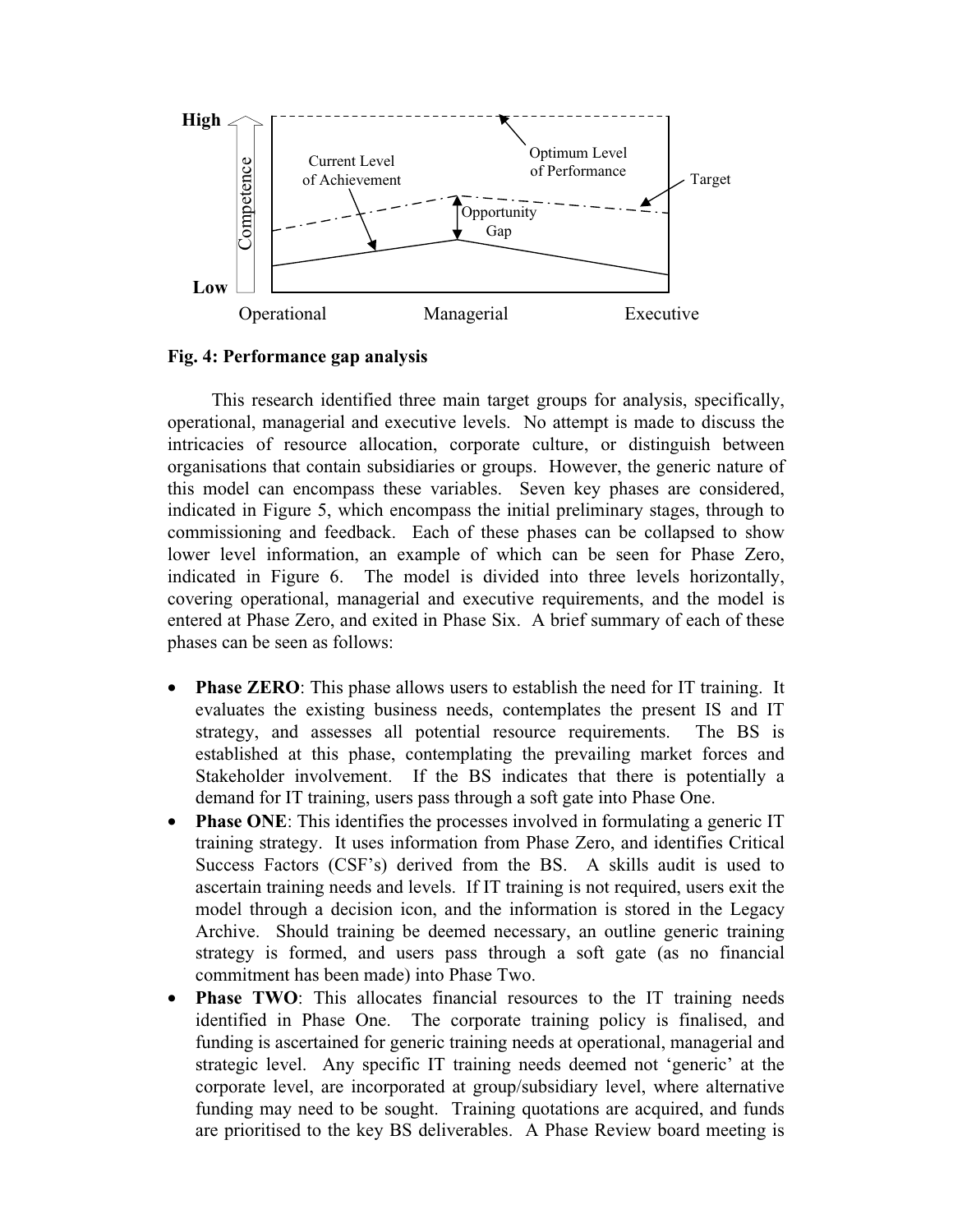required before progression is allowed, as a hard gate (requiring financial commitment) exists.

- **Phase THREE**: This phase establishes the training and control mechanism needed to ensure that any critical needs or deadlines can be met. The CSF's generated by the BS, are agreed, and the type of evaluation and control mechanism is chosen (cognisant of resource implications and appropriateness to the task). This information is then agreed at the Phase Review board meeting, and users subsequently pass through a hard gate into Phase Four.
- **Phase FOUR**: This phase monitors and controls the actual training in accordance with the control mechanism agreed in the preceding phase. A Phase Review board meeting is used to ratify and record progress, and users then pass through a hard gate into Phase Five for evaluation.
- **Phase FIVE**: This phase evaluates the overall training experience from training providers in the form of feedback reports. Training outcomes are measured against the original objectives, and the effectiveness of the control mechanism is evaluated. The existing training policy is updated, and information is stored in the Legacy Archive. A Phase Review report records all this information, and users are then allowed to pass through the final hard gate into the feedback phase (Steering Committee).
- **Phase SIX:** This is the final and most important phase in the GAPP-IT model. It uses a steering committee to overview the whole process of IT training, and evaluates achievements against original objectives. Training is assessed and measured against the performance gap, and open discussion forums are used to foster new ideas and stimulate discussion for new training initiatives. This information is then evaluated in context, noting the company's current deployment of resources, culture, and level of evolvement. The Legacy Archive is used to feed information back into the process management wheel (incorporating any revisions, changes in policy, or change management issues), and the whole process is able to start again.

#### **6 Summary and conclusions**

Process models are useful to 'map' ideas and concepts into tangible frameworks for evaluation. Process Protocol takes this one step further by absorbing unprecedented levels of generic detail into its architecture, thereby allowing users to conceptualise and appreciate the links and relationships between processes and sub-processes more readily. The GAPP-IT model allows managers to assess the impact of IT training initiatives on the BS, and decisions can be measured against the performance gap. Furthermore, the corporate skill base can be matched to targets dictated by the BS, and the training strategy's contribution to the delivery of any CSF's can be subsequently evaluated. However, it is important to note that the effectiveness of any training strategy can be influenced by many other factors, not least, stakeholder influence, the prevailing organisational culture and overall management commitment.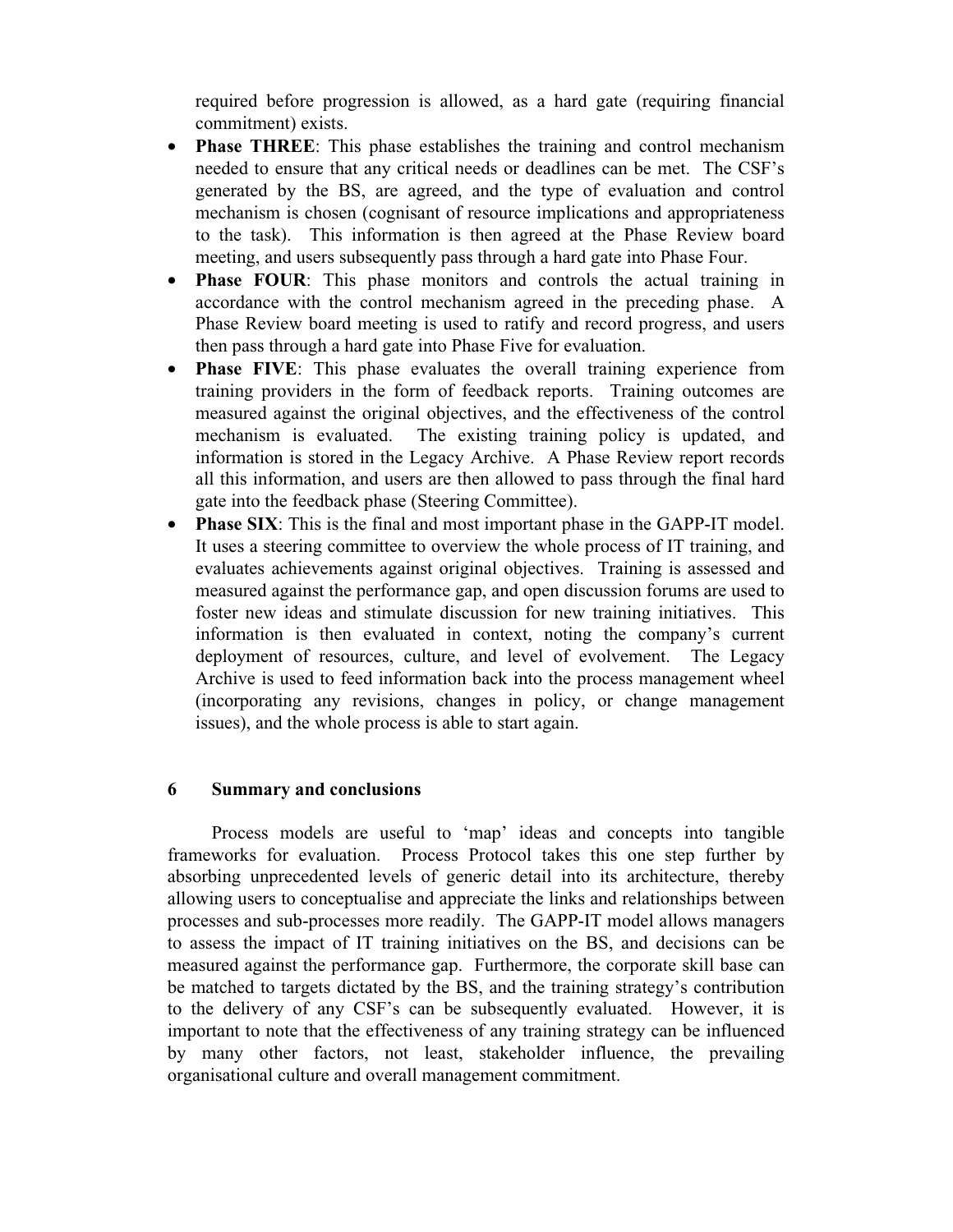

Fig. 5: GAPP-IT Process protocol model for IT training **Fig. 5: GAPP-IT Process protocol model for IT training**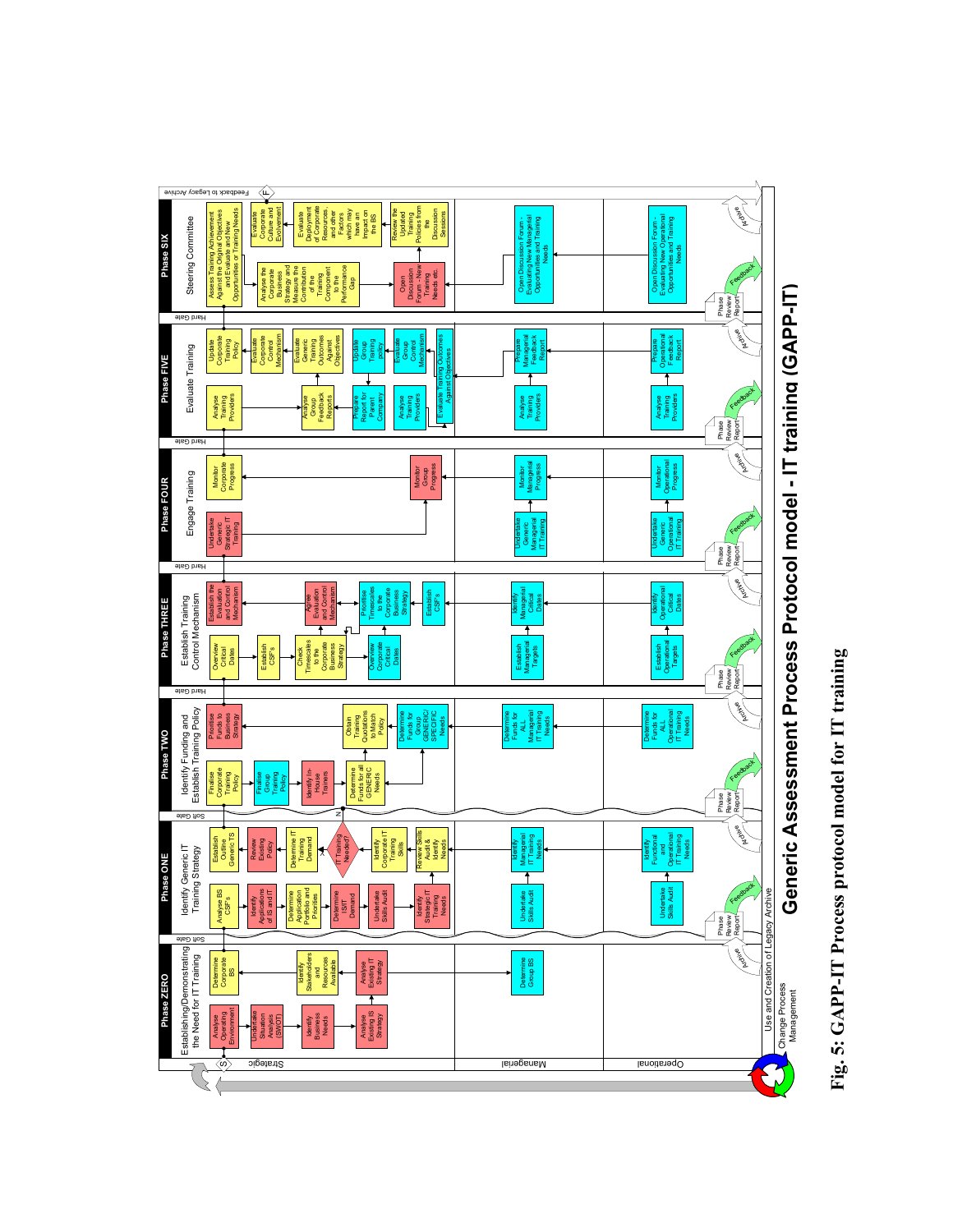

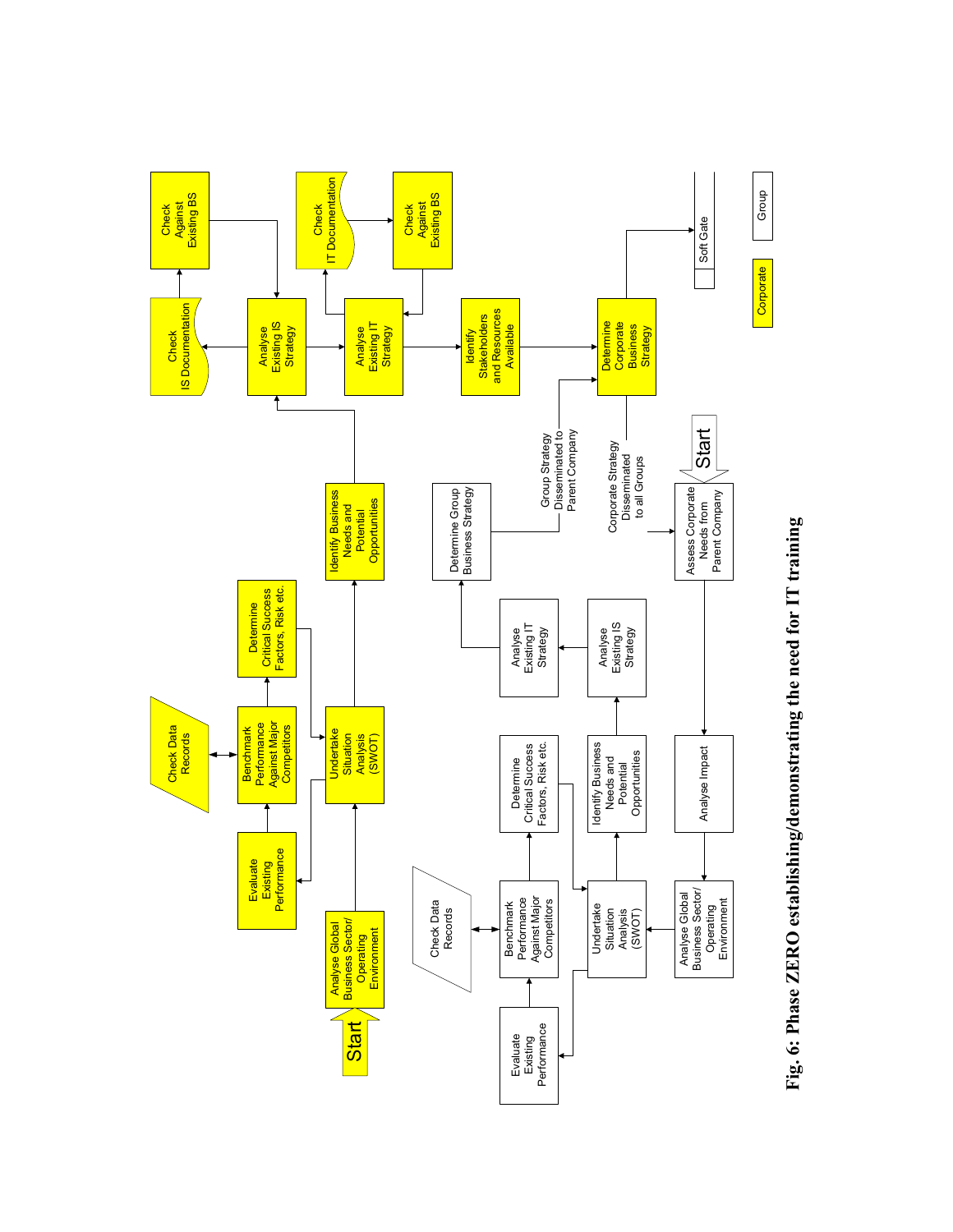- Banwell, H (1964), Report of the Committee on the Placing and Management of Contracts for Building and Civil Engineering Works, HMSO, UK
- Broadbent, M and Weill, P (1997), Management by Maxim: How Business and IT Managers Can Create IT Infrastructures, *Sloan Management Review*, Spring, pp 77-92

Chang, WP and Cox, RP (1995), A Balance in Construction Education, *CIB W89 Proceedings of Conference on Construction/Building Education and Research Beyond 2000*, Orlando, USA, pp 235-242

Cooper, R., Kagioglou, M., Aouad, G., Hinks, J., Sexton, M., Sheath, D., (1998), *The Development of a Generic Design and Construction Process*, Proceedings from the European Conference on Product Data Technology, 25-26 March 1998, Building Research Establishment, Watford, UK

Emerson, H (1962), Survey of Problems Before the Construction Industries, HMSO, UK

Feeny, D and Willcocks, LP (1998), Core IS Capabilities for Exploiting Information Technology, *Sloan Management Review*, Spring, pp 9-21

Goulding, J, and Alshawi, M, (1997) *Construction Business Strategies: A Synergetic Alliance of Corporate Vision, I.T and Training Strategies*, First International Conference on Construction Industry Development, University of Singapore, 9- 11 December 1997, Singapore

Grindley, K (1992), Information Systems Issues Facing Senior Executives: The Culture Gap, *Journal of Strategic Information Systems*, Vol. 1, Part 2, pp 57-62

Heng, L (1996), The Role of IT Manager in Construction Process Re-Engineering, *Building Research and Information Journal*, Vol. 24, Part 2, pp 124-127

Hinks, J, Aouad, G, Cooper, R, Sheath, D, Kagioglou, M, Sexton, M, (1997), *IT and the Design and Construction Process: A Conceptual Model of Co-Maturation*, International Journal of Construction Information Technology, Vol. 5, No.1, pp. 1-25

Kagioglou, M, Cooper, R, Aouad, G, Hinks, J, Sexton, M, Sheath, D, (1998), Final Report: Process Protocol, University of Salford, UK, ISBN 090-289-619-9

Kessels J and Harrison R (1998), External Consistency: The Key to Success in Management Development Programmes?, *Journal of Management Learning*, Vol. 29, Part 1, pp 39-68

Korac-Boisvert, N and Kouzmin, A (1995), IT Development – Methodology Overload or Crisis?, *Science Communication Journal*, Vol. 17, Part 1, pp 57-89

Krogt, F and Warmerdam, J (1997), Training in Different Types of Organisations: Differences and Dynamics in the Organisation of Learning at Work, *International Journal of Human Resource Management*, Vol. 8, Part 1, pp 87-105

Kumaraswamy, M (1997), Improving Industry Performance Through Integrated Training Programs, *Journal of Professional Issues in Engineering Education and Practice*, Vol. 123, Part 3, pp 93-97

Latham, M (1994), Constructing the Team, HMSO, UK

Mata, FJ, Fuerst, WL and Barney, JB (1995), Information Technology and Sustained Competitive Advantage: A Resource-Based Analysis, *MIS Quarterly*, Vol. 19, No. 4, pp 487-505